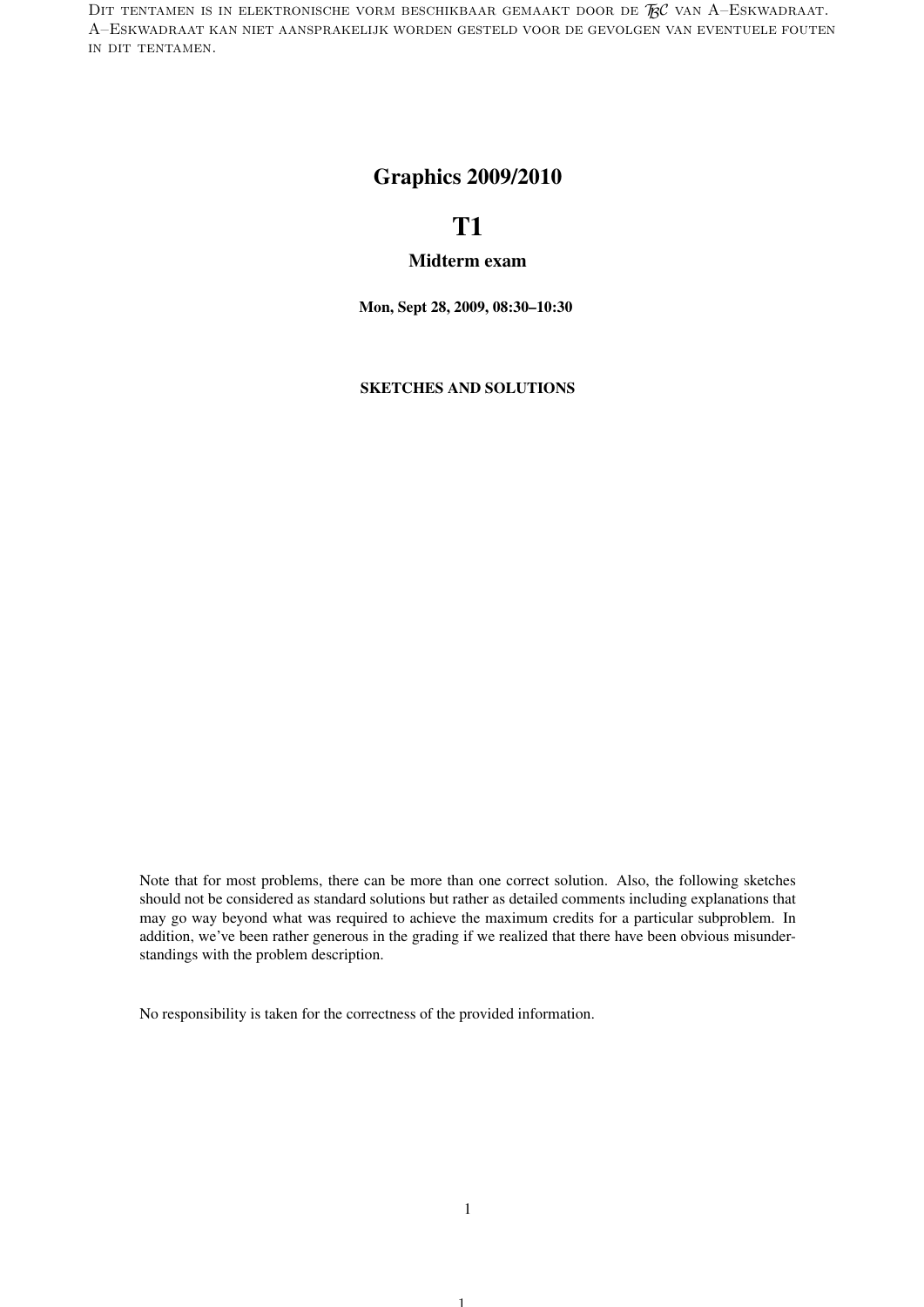## Problem 1: Vectors

**Subproblem 1.1 [1 pt]** Assume *s* is a scalar value, and  $\vec{v}$  and  $\vec{w}$  are two vectors in  $\mathbb{R}^3$ . " $\times$ " denotes the cross product of two vectors and "·" denotes the scalar product (or inner product or dot product).

Which of the following answers (i)-(iii) is correct (shortly explain your answer)?

- 1. The result of  $(\vec{v} \times \vec{w}) \cdot (\vec{v} \times \vec{w})$  is (i) a scalar value, (ii) a vector in  $\mathbb{R}^3$ , or (iii) undefined?
- 2. The result of  $(s \times \vec{w}) \cdot (s \times \vec{w})$  is (i) a scalar value, (ii) a vector in  $\mathbb{R}^3$ , or (iii) undefined?
- 3. The result of  $s\vec{v}+\vec{v}\times\vec{w}$  is (i) a scalar value, (ii) a vector in  $\mathbb{R}^3$ , or (iii) undefined?
- 4. The result of  $s\vec{w}+\vec{v}\cdot\vec{w}$  is (i) a scalar value, (ii) a vector in  $\mathbb{R}^3$ , or (iii) undefined?

Solution/comments. *In the first case, we take the cross product of two vectors, which is a vector. Then we take the scalar product with another cross product (which is again a vector). The scalar product of two vectors is a scalar value (hence the name* scalar *product). Thus, answer (i) is correct.*

*In the second case, we are trying to take the cross product of a scalar value with a vector which is undefined. Hence, the whole equation is undefined and answer (iii) is correct.*

*In the third case, we multiply a scalar value with a 3-dimensional vector which gives us another 3 dimensional vector. Since the cross product of two 3-dimensional vectors is again a 3-dimensional vector, the sum is defined and again a 3-dimensional vector. Hence, answer (ii) is correct.*

*In the fourth case, we first get the scalar multiple of a vector (which is again a vector) and the scalar product of two vectors (which is a scalar value). Because the sum of a vector with a scalar value is not defined, answer (iii) is correct.*

**Subproblem 1.2 [1 pt]** Assume that vector  $\vec{v} \in \mathbb{R}^3$  is a scalar multiple of a vector  $\vec{w}$ , i.e.  $\vec{v} = \lambda \vec{w}$  with some  $\lambda \neq 0$ . Prove that the length of vector  $\vec{v}$  is  $\lambda$  times the length of vector  $\vec{w}$ .

**Solution/comments.** We know that  $\vec{v} = (v_1, v_2, v_3) = (\lambda w_1, \lambda w_2, \lambda w_3)$  and that the length of a vector is *defined as the square root of the sum of the square of each of its coefficients, i.e.*  $\|\vec{v}\| = \sqrt{v_1^2 + v_2^2 + v_3^2}$ *.* 

*To prove the statement, we just have to replace the vi's with the* λ*wi's and do some simple arithmetic transformations:*

$$
\|\vec{v}\| = \sqrt{v_1^2 + v_2^2 + v_3^2} = \sqrt{(\lambda w_1)^2 + (\lambda w_2)^2 + (\lambda w_3)^2} = \sqrt{\lambda^2 w_1^2 + \lambda^2 w_2^2 + \lambda^2 w_3^2}
$$
  
=  $\sqrt{\lambda^2 (w_1^2 + w_2^2 + w_3^2)} = \lambda \sqrt{w_1^2 + w_2^2 + w_3^2} = \lambda \|\vec{w}\|$ 

*Q.E.D*

**Subproblem 1.3 [1 pt]** Assume that  $\vec{v}$  and  $\vec{w}$  are two unit vectors in  $\mathbb{R}^3$ .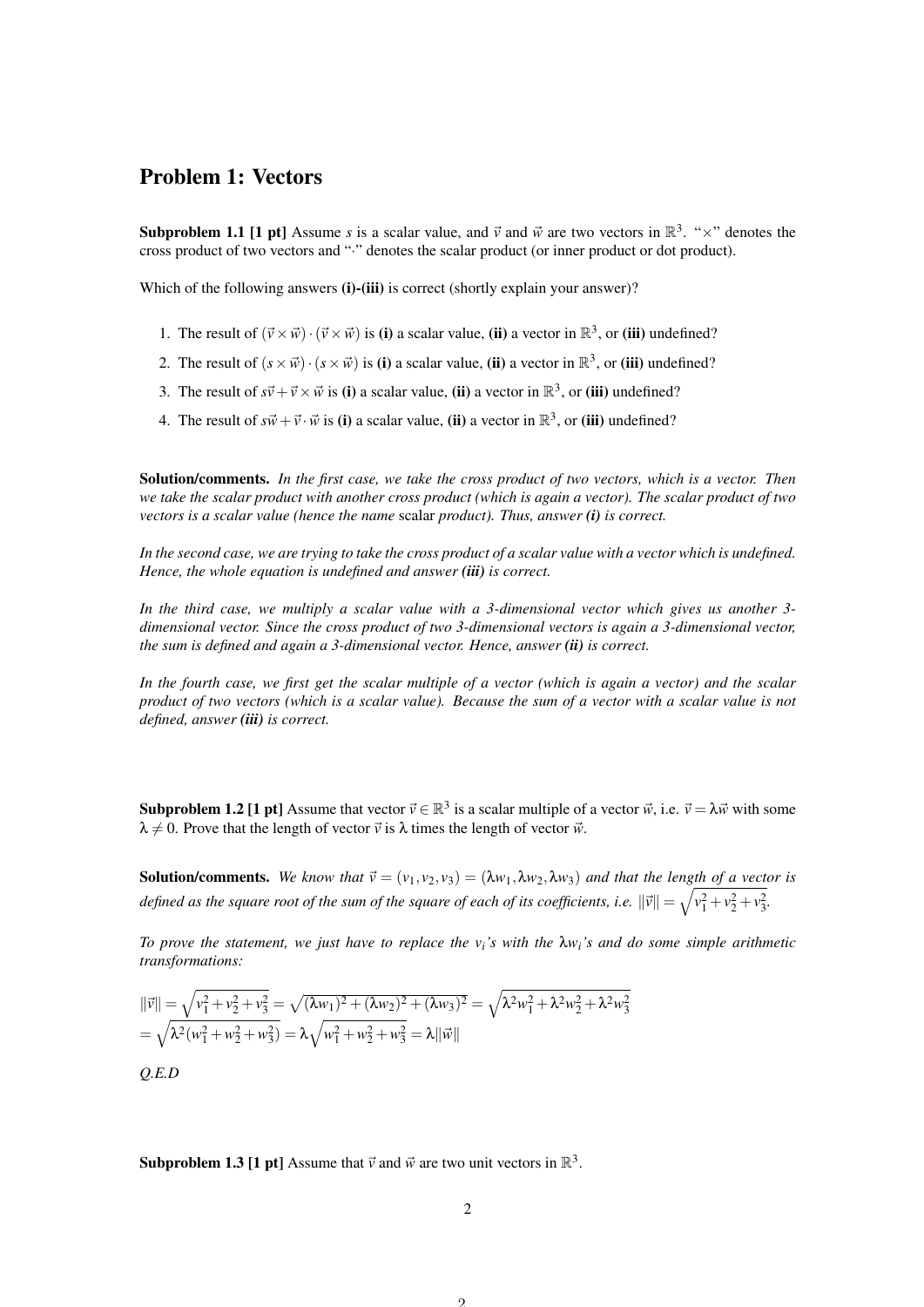(a) What do we know about  $\vec{v}$  and  $\vec{w}$  if their scalar product is zero, i.e. if  $\vec{v} \cdot \vec{w} = 0$ ? Shortly explain your answer.

(**b**) What do we know about  $\vec{v}$  and  $\vec{w}$  if their scalar product is one, i.e. if  $\vec{v} \cdot \vec{w} = 1$ ? Shortly explain your answer.

**Solution/comments.** We know that the scalar product of two vectors  $\vec{v}$  and  $\vec{w}$  can be written as  $\vec{v} \cdot \vec{w} =$  $\|\vec{v}\| \|\vec{w}\| \cos\theta$  where  $\theta$  *is the angle between the two vectors. In this case, both vectors are unit vectors, i.e.*  $\|\vec{v}\| = \|\vec{w}\| = 1$ , so the value of the scalar product simply becomes the cosine of  $\theta$ .

*Because the cosine is zero for*  $\theta = 90^\circ$  *and*  $\theta = 270^\circ$ , we know that in (a), the two vectors are perpendicular *to each other.*

 $Because the cosine is one for  $\theta = 0^{\circ}$ , we know that in (b), the two vectors are pointing in the same direction.$ *Because they are both unit vectors, they are even identical.*

 $\mathcal{L}$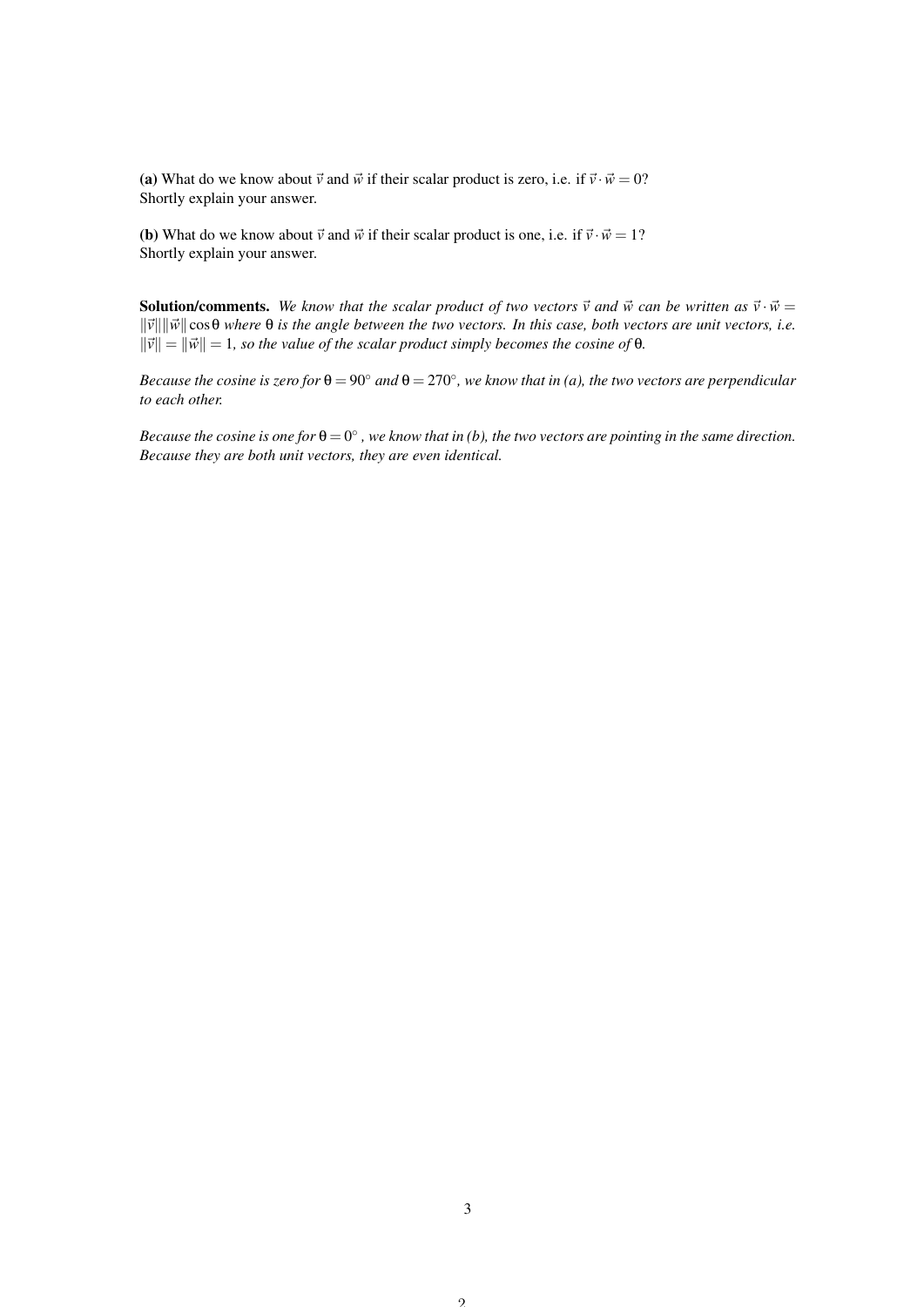# Problem 2: Basic geometric entities

**Subproblem 2.1 [1 pt]** Assume the following two points in  $\mathbb{R}^3$ :

$$
\vec{p}_0 = \left(\begin{array}{c} 2 \\ 3 \\ 0 \end{array}\right), \vec{p}_1 = \left(\begin{array}{c} 4 \\ 4 \\ 0 \end{array}\right)
$$

Give a parametric representation of a line in  $\mathbb{R}^3$  that goes through these two points. (Note: write down what you are doing and shortly explain the single steps, so we see that you understand what you are doing and also that we can give you some credits even if your solution is wrong.)

**Solution/comments.** The parametric representation of a line in 2D is  $\vec{p}(t) = \vec{p}_0 + t(\vec{p}_1 - \vec{p}_0)$  where  $\vec{p}_0$ *and*  $\vec{p}_1$  *are two points on the line. Note: these can be any points on the line. If we choose them like in the problem description, we get*

$$
\vec{p}(t) = \begin{pmatrix} 2 \\ 3 \\ 0 \end{pmatrix} + t \begin{pmatrix} 2 \\ 1 \\ 0 \end{pmatrix}
$$

**Subproblem 2.2 [1.5 pt]** Assume the following three points in  $\mathbb{R}^3$ :

$$
\vec{q}_0 = \left(\begin{array}{c} 1\\0\\1 \end{array}\right), \vec{q}_1 = \left(\begin{array}{c} 2\\2\\2 \end{array}\right), \vec{q}_2 = \left(\begin{array}{c} 3\\2\\3 \end{array}\right)
$$

Give an implicit representation of a plane in  $\mathbb{R}^3$  that goes through these three points. (Note: write down what you are doing and shortly explain the single steps, so we see that you understand what you are doing and also that we can give you some credits even if your solution is wrong.)

**Solution/comments.** *The implicit representation of a plane (in vector format) in 3D is*  $\vec{n}(\vec{p}-\vec{p}_0) = 0$  *where*  $\vec{p}_0$  *is a random point on the plane,*  $\vec{n}$  *is a normal vector to the plane, and*  $\vec{p}$  *is the "implicit" parameter. We already have three points on the plane, so all we have to do is to calculate a normal vector and insert the values into the implicit plane equation.*

*We can calculate the normal vector by taking the cross product of two vectors on the plane. These can be random vectors, so we take for example*  $\vec{q}_1 - \vec{q}_0$  *and*  $\vec{q}_2 - \vec{q}_0$ *. (Note: any other vector on the plane will do it. However,* not *the vectors*  $\vec{q}_i$  *alone, because those are not vectors* on *the plane but vectors pointing to locations on the plane!).*

*With this we get*

$$
\vec{v} = \vec{q}_1 - \vec{q}_0 = \begin{pmatrix} 1 \\ 2 \\ 1 \end{pmatrix} \text{ and } \vec{w} = \vec{q}_2 - \vec{q}_0 = \begin{pmatrix} 2 \\ 2 \\ 2 \end{pmatrix}
$$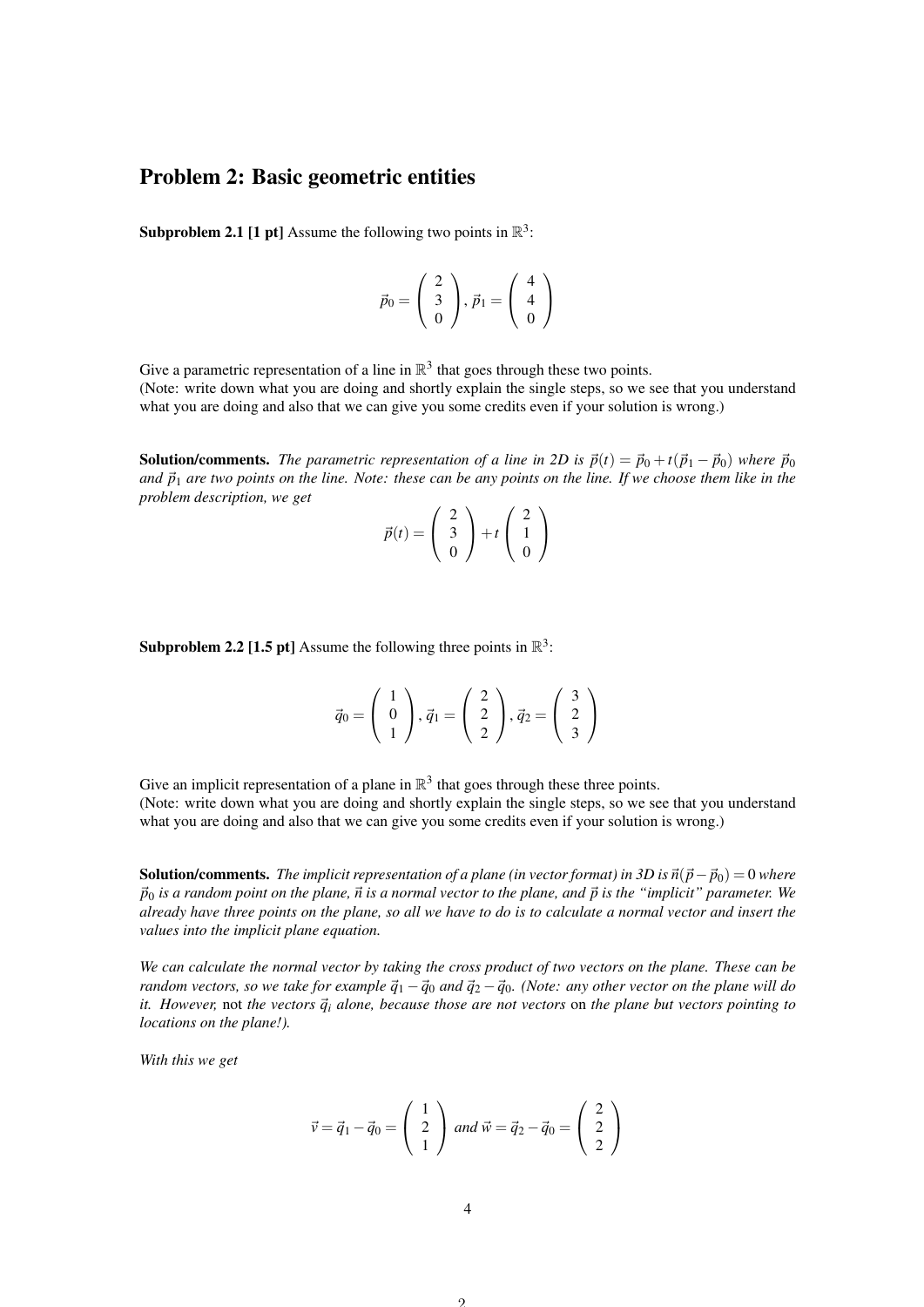*The cross product of these two vectors is*

$$
\vec{v} \times \vec{w} = \begin{pmatrix} 1 \\ 2 \\ 1 \end{pmatrix} \times \begin{pmatrix} 2 \\ 2 \\ 2 \end{pmatrix} = \begin{pmatrix} 2 \cdot 2 - 1 \cdot 2 \\ 1 \cdot 2 - 1 \cdot 2 \\ 1 \cdot 2 - 2 \cdot 2 \end{pmatrix} = \begin{pmatrix} 2 \\ 0 \\ -2 \end{pmatrix}
$$

*This is our normal vector and if we chose for example*  $\vec{q}_0$  *as vector*  $\vec{p}_0$  *in the general equation above, we get*

$$
\left(\begin{array}{c}2\\0\\-2\end{array}\right)(\vec{p}-\left(\begin{array}{c}1\\0\\1\end{array}\right))=0
$$

*Of course, this solution is not unique, because*  $\vec{p}_0$  *can be any vector pointing to a location on the plane. In addition, the normal vector is not unique (but has to be a scalar multiple of the solution presented here).*

Subproblem 2.3 [1 pt] Calculate the intersection of the plane and the line that you created in the preceeding two subproblems. What is the geometric interpretation of your solution?

What other options do exist when you intersect a line with a plane in 3D (indicate the number of possible solutions and the geometric interpretation of it)?

Solution/comments. *Our plane equation is*

$$
\left(\begin{array}{c}2\\0\\-2\end{array}\right)(\vec{p}-\left(\begin{array}{c}1\\0\\1\end{array}\right))=0
$$

*and our line is*

$$
\vec{p}(t) = \left(\begin{array}{c} 2 \\ 3 \\ 0 \end{array}\right) + t \left(\begin{array}{c} 2 \\ 1 \\ 0 \end{array}\right).
$$

*The intersection are all points that fulfil both equations. When we put the line equation into the plane equation, we get*

$$
\left(\begin{array}{c}2\\0\\-2\end{array}\right)\left(\left(\begin{array}{c}2\\3\\0\end{array}\right)+t\left(\begin{array}{c}2\\1\\0\end{array}\right)-\left(\begin{array}{c}1\\0\\1\end{array}\right)=0
$$

*Now, we have an equation with one parameter t. Solving for t leads to*

$$
\begin{pmatrix} 2 \\ 0 \\ -2 \end{pmatrix} \begin{pmatrix} 2 \\ 3 \\ 0 \end{pmatrix} + t \begin{pmatrix} 2 \\ 0 \\ -2 \end{pmatrix} \begin{pmatrix} 2 \\ 1 \\ 0 \end{pmatrix} - \begin{pmatrix} 2 \\ 0 \\ -2 \end{pmatrix} \begin{pmatrix} 1 \\ 0 \\ 1 \end{pmatrix} = 4 + 4t = 0
$$

*what gives us t* = −1*. Putting this value into the line equation give us our solution, which is*

$$
\vec{p}(-1) = \begin{pmatrix} 2 \\ 3 \\ 0 \end{pmatrix} - 1 \begin{pmatrix} 2 \\ 1 \\ 0 \end{pmatrix} = \begin{pmatrix} 0 \\ 2 \\ 0 \end{pmatrix}.
$$

*We see that this is a point in 3D, so the line and the plane intersect in one single point.*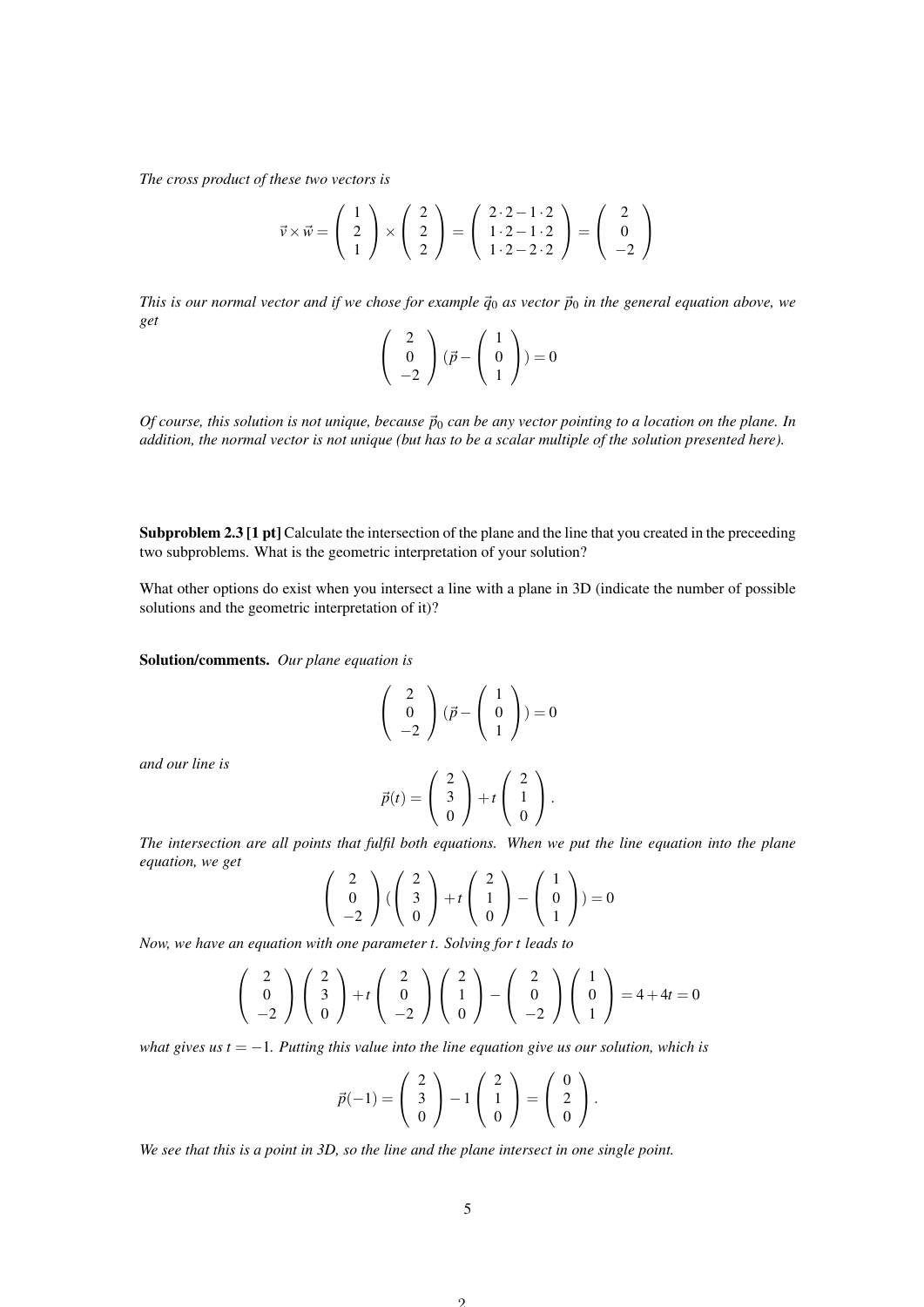*Other possible options when looking for the intersection of a line with a plane in 3D are*

*(i) the line is on the plane: then we get an infinite number of solutions (i.e. all points describing the line)*

*(ii) the line is parallel to the plane (but not on it): then we get no solution because the line and the plane do not intersect with each other*

Subproblem 2.4 [1.5 pt] One characteristic of a parametric equation is that it is controlled by less parameters than dimensions in the space. For example, for the parametric equation of a sphere in 3D, we have two controlling parameters (or in other words: we are able to uniquely describe and address each 3-dimensional point on the sphere by specifying just two parameters).

(a) What is the controlling parameter in the line equation that you created in the first subproblem? Explain how it can be used to uniquely describe each point on the 2-dimensional line. (Hint: it might help to describe the geometric interpretation of the components of the whole parametric equation first).

(b) Write down the general form of a parametric equation for a circle around the origin in 2D. What is the controlling parameter in this equation? Shortly explain how it can be used to describe every point on the circle. (Hint: it might help to draw such a circle and a vector that points from the origin to a random point on the circle.)

Solution/comments. *(Note: The following is a very detailed description and obviously, various other options exist to give a correct answer here.)*

*(a) Generally, a parametric quation of a line is characterized by two vectors and a controlling parameter, which is obviously t in the equation given above. The first vector points to a position on the line. It is also called* support vector *because it somehow fixes or "supports" the position of the line in the 3D space. The other vector is on the line. It is also called* direction vector *because it specifys the direction or orientation of the line within the 3D space. Arithmetically, t is multiplied with the vector, so it changes it's length. If t* < 0 *it also makes the resulting vector point in the opposite direction. However, other than that it doesn't change the orientation of the vector in the 3D space. Since t can take any value, you can use it to create vectors of any length and thus describe any point on the line.*

*Informally, you could also describe this as: "Go along the support vector to get to an initial position on the line. Then follow the direction vector for a distance proportional to t to get to any position on the line."*

*(b) The parametric equation of a circle in 2D is*

$$
\left(\begin{array}{c} x \\ y \end{array}\right) = \left(\begin{array}{c} r\cos\phi \\ r\sin\phi \end{array}\right)
$$

*where r is the radius of the circle and obviously* φ *is the controlling parameter. If you draw such a circle and a vector pointing to a random point*  $\vec{p} = (x, y)$  *on the circle, you see that the vector forms a triangle with the x-axis where the angle at the origin is* φ*, the other angle on the x-axis is* 90◦ *, and the length of the three sides are the radius r (which is equal to the length of*  $\vec{p}$ ) and x and y (which are the coefficicients of ~*p). Note: this would have been a good way to come up with the circle equation above in the first place, in case you didn't remember it out of your head. From the image we can see that by modifying the angle* φ*, we can "turn"*  $\vec{p}$  around the whole circle. Because the length of  $\vec{p}$  stays the same and is equal to the radius *of the circle, we can therefore describe each random point on the circle by a unique angle* φ*.*

*Again, this is a very detailed description and much less was needed to get the maximum credits for this subproblem.*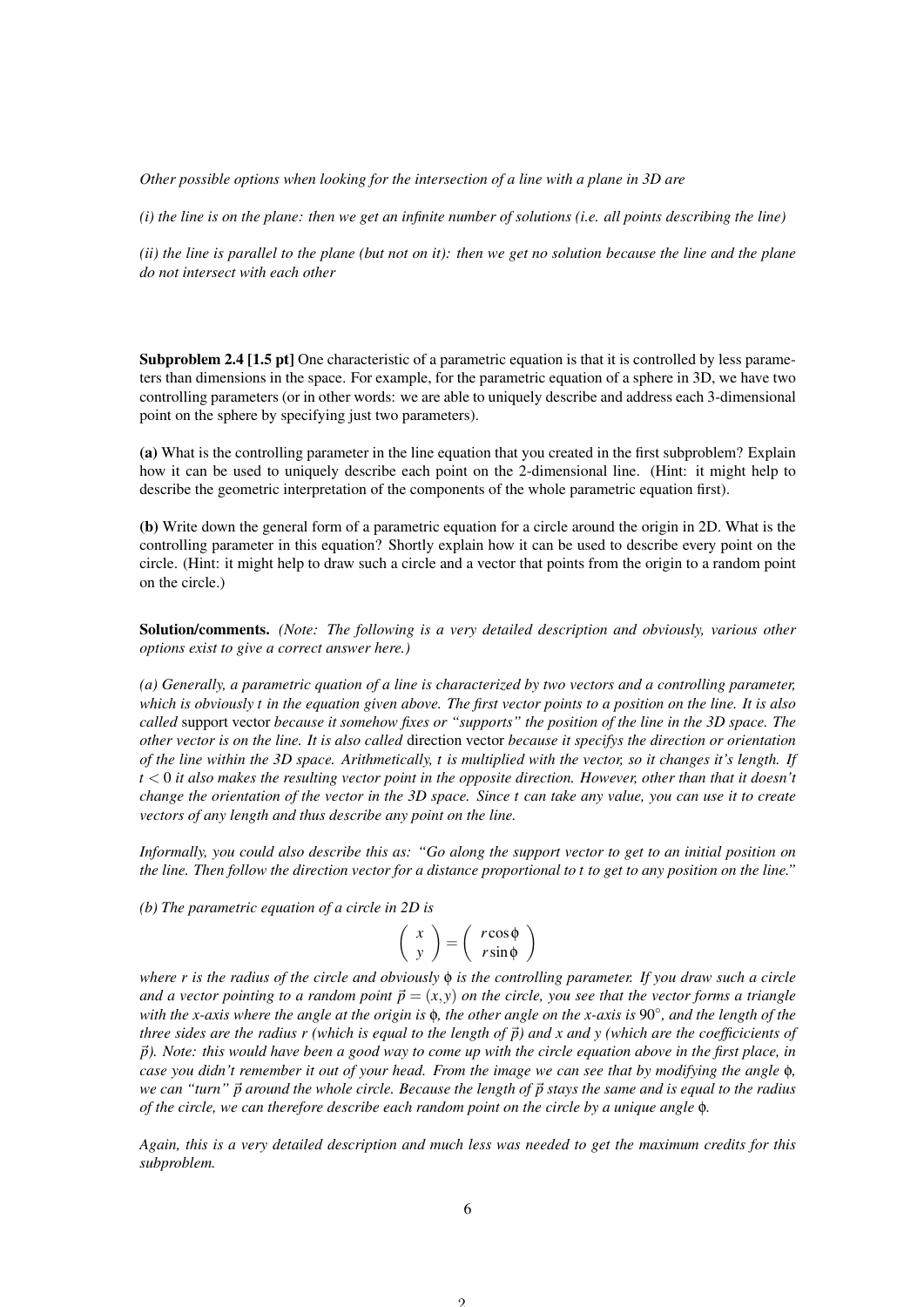## Problem 3: Matrices

**Subproblem 3.1 [1 pt]** Assume that *A* and *B* are two  $n \times n$  matrices. (Note: this also means that matrix multiplication between them is defined.)

Are the following statements correct or not? Give a proof of your answer in both cases.

$$
1. AB = BA
$$

2. 
$$
A(BC) = A(CB)
$$

Solution/comments. *The first statement is wrong. We can prove this by giving a simple counterexample where at least one of the coefficients from the resulting matrix on the left side differs from the corresponding one on the right side.*

*The second statement is also wrong. Maybe the easiest way to prove this is to choose the identity matrix for A. Then the equation becomes equivalent with the first statement and we can use the same matrices as above as a counterexample.*

**Subproblem 3.2 [1.5 pt]** Calculate the inverse  $A^{-1}$  of the following matrix using Gaussian elimination:

$$
\begin{pmatrix} 1 & 1 & 2 \\ 1 & 2 & 1 \\ 2 & 1 & 1 \end{pmatrix}
$$

Note: you have to use Gaussian elimination to solve this problem (or the "forward-backward-step" variation that was mentioned in the lecture), otherwise you will get no credits (even if your result is correct). Write down each step, so we can understand what you were doing and also can give you some credits even if your solution is wrong.

#### Solution/comments.

$$
\begin{pmatrix}\n1 & 1 & 2 & | & 1 & 0 & 0 \\
1 & 2 & 1 & | & 0 & 1 & 0 \\
2 & 1 & 1 & | & 0 & 0 & 1\n\end{pmatrix}\n\rightsquigarrow\n\begin{pmatrix}\n1 & 1 & 2 & | & 1 & 0 & 0 \\
0 & 1 & -1 & | & -1 & 1 & 0 \\
0 & -1 & -3 & | & -2 & 0 & 1\n\end{pmatrix}\n\rightsquigarrow\n\begin{pmatrix}\n1 & 0 & 3 & | & 2 & -1 & 0 \\
0 & 1 & -1 & | & -1 & 1 & 0 \\
0 & 0 & -4 & | & -3 & 1 & 1\n\end{pmatrix}\n\rightsquigarrow
$$
\n
$$
\begin{pmatrix}\n1 & 0 & 3 & | & 2 & -1 & 0 \\
0 & 1 & -1 & | & -1 & 1 & 0 \\
0 & 0 & 1 & | & 3/4 & -1/4 & -1/4\n\end{pmatrix}\n\rightsquigarrow\n\begin{pmatrix}\n1 & 0 & 0 & | & -1/4 & -1/4 & 3/4 \\
0 & 1 & 0 & | & -1/4 & 3/4 & -1/4 \\
0 & 0 & 1 & | & 3/4 & -1/4 & -1/4\n\end{pmatrix}
$$

*Hence, the result is the following matrix:*

$$
A^{-1} = \begin{pmatrix} -1/4 & -1/4 & 3/4 \\ -1/4 & 3/4 & -1/4 \\ 3/4 & -1/4 & -1/4 \end{pmatrix} = 1/4 \begin{pmatrix} -1 & -1 & 3 \\ -1 & 3 & -1 \\ 3 & -1 & -1 \end{pmatrix}
$$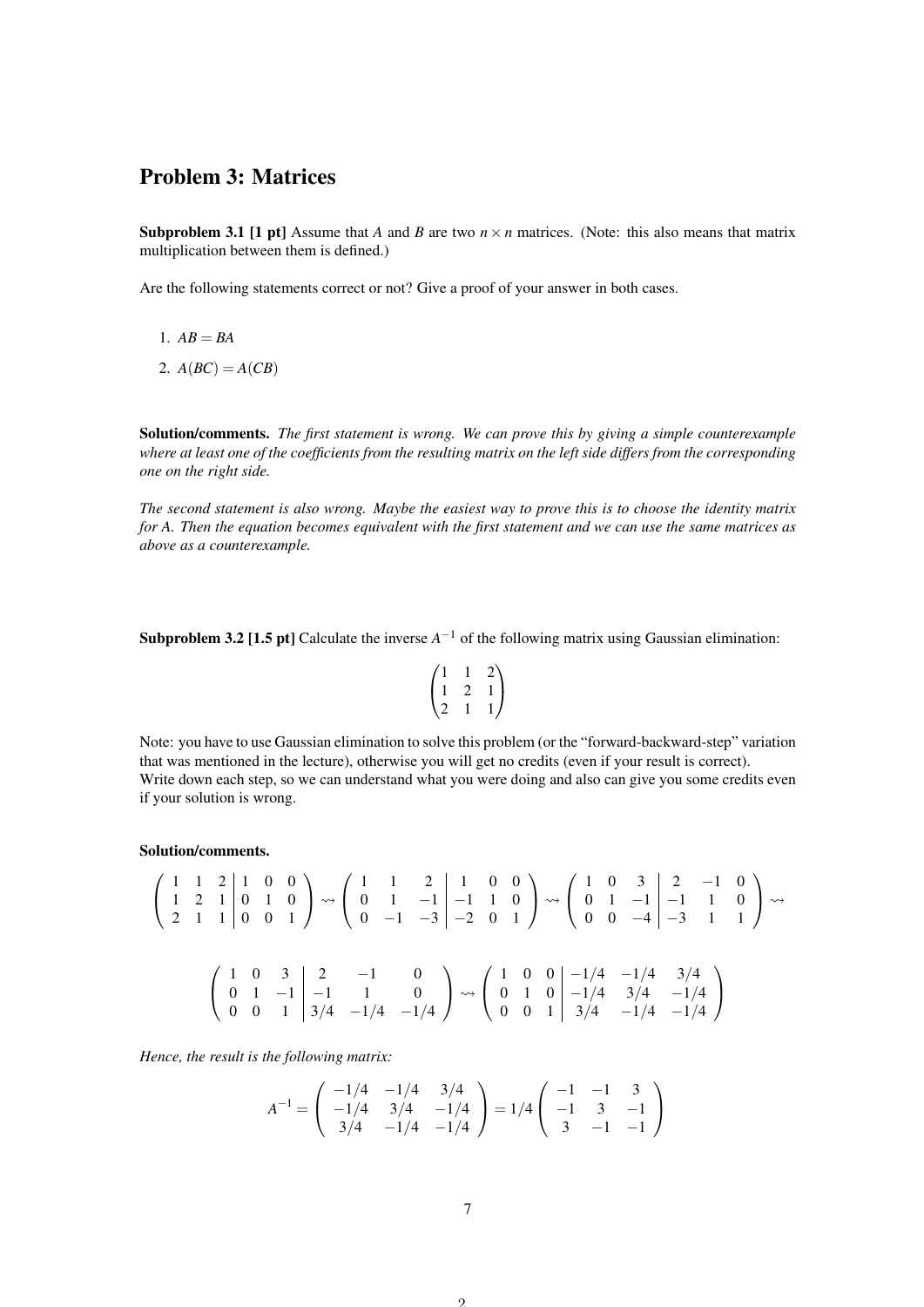Subproblem 3.3 [1.5 pt] Assume we have three linear equations - each with three unknown parameters. We can interpret each of these equations as a plane in 3D. Solving the resulting system of linear equations (e.g.) by Gaussian elimination gives us the intersection of these three planes.

What kind of solutions can we get? For each of the possible cases: describe what happens when we solve the linear equation system with Gaussian elimination and discuss *all* possible geometric interpretations.

Hints: if you have problems thinking of all possible geometric interpretations, it might help to first think about what you can get when you intersect two planes, and then what possibilities exist if you calculate the intersection of that result with the remaining third plane.

Solution/comments. *Considering Gaussian elimination, there are three possible cases:*

*First, we can get one single solution, i.e. a point in 3D. Geometrically, this means that the first two planes intersect in a line and that this line "goes through" the third plane (i.e. is not parallel to it), thus intersecting in a single point.*

*Second, we can get an equation such as*  $0x + 0y + 0z = 0$  *which is true for all values of x, y, and z. Hence, we have three unknown parameters and only two equations. We are not able to solve this, but we can use one equation to eliminate the third parameter and the second equation to express one parameter in relation to the other one. Geometrically, this leads to the equation of a line. This means, all planes intersect in a single line.*

*In case we have two equations like*  $0x + 0y + 0z = 0$ *, we only have one equation with three parameters. This is a single plane and means that all three planes are identical.*

*Third, we can get an equation such as*  $0x + 0y + 0z = b$  with  $b \neq 0$ *. This can not be solved for any value of x, y, and z and hence, we get no solution. Geometrically, this means that the intersection set is empty. There are different options how this can happen. First, two planes can be parallel to each other. (Note that it doesn't matter how the third one intersects with them. There are three options, but all of them have an empty intersection. In case you dare, these three options are: 3rd is identical to one of the others, 3rd is parallel to both of them, 3rd intersects with both in a line but those two intersection lines are parallel) Second, all three planes pairwise intersect in one line, but these intersection lines are in turn parallel to each other.*

**Subproblem 3.4 [1 pt]** One way to calculate determinants is via cofactors. Calculate the cofactor  $a_{12}^c$  for the coefficient  $a_{12}$  of the following matrix:

$$
\begin{pmatrix}\n0 & 1 & 2 \\
3 & 4 & 5 \\
6 & 7 & 8\n\end{pmatrix}
$$

Note: you do *not* have to calculate the whole determinant, but just the one cofactor for  $a_{12}$ . Write down each step, so we can understand what you were doing and also can give you some credits even if your solution is wrong.

Solution/comments. *To calculate the cofactor of a coefficient c<sub><i>ij</sub>*, we cross out the *i-th row and j-th*</sub> *column of the matrix, calculate the determinant of the resulting matrix and multiply it with* (−1) *i*+*j . Since the resulting matrix here is a*  $2 \times 2$  *matrix, calculating its determinant is easy (either by recursion or by just writing it down if you remember the equation for it).*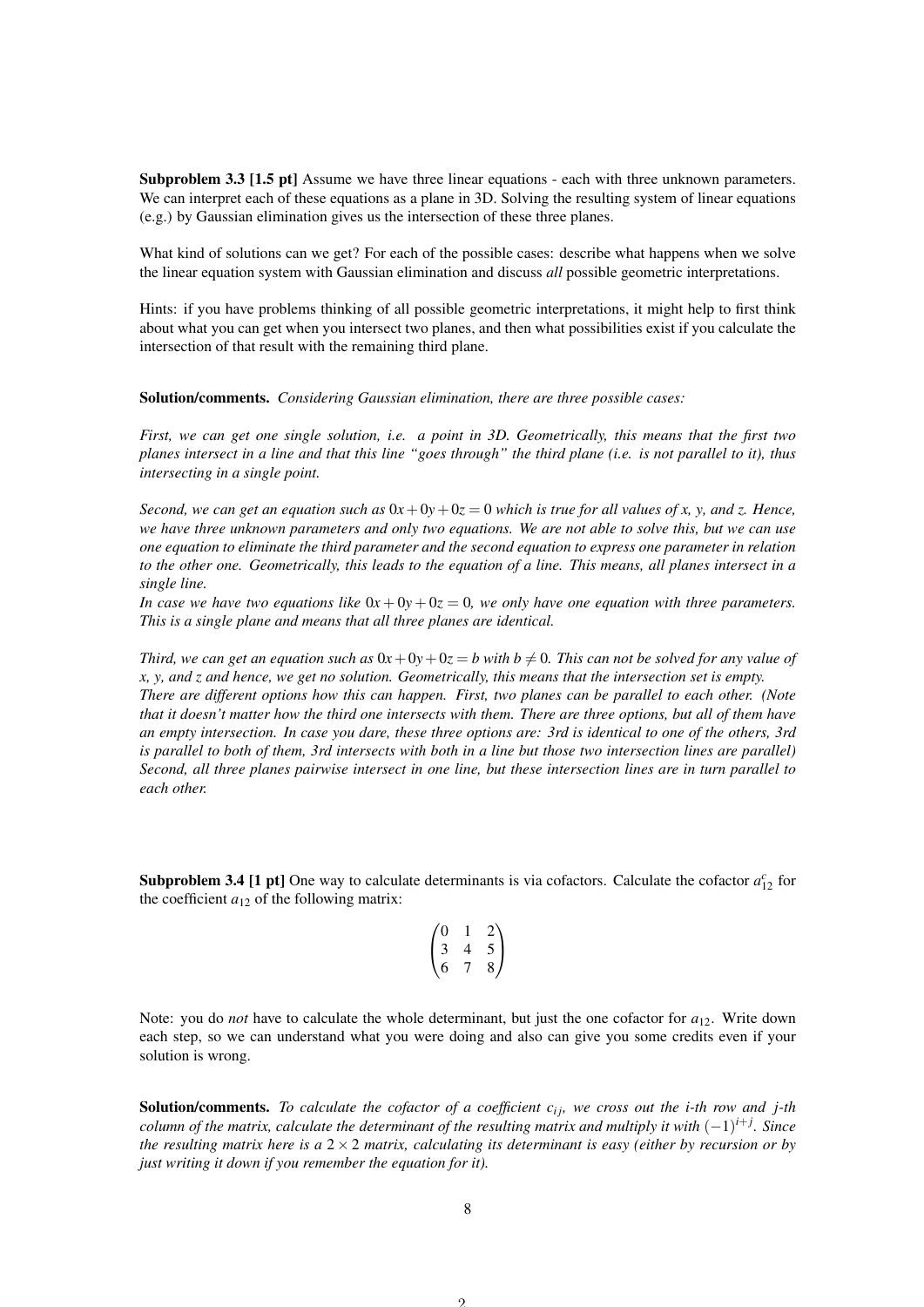*For a*<sup>12</sup> *we therefore get*

$$
a_{12}^c = (-1)^{1+2} \begin{vmatrix} 3 & 5 \\ 6 & 8 \end{vmatrix} = -1(24-30) = 6
$$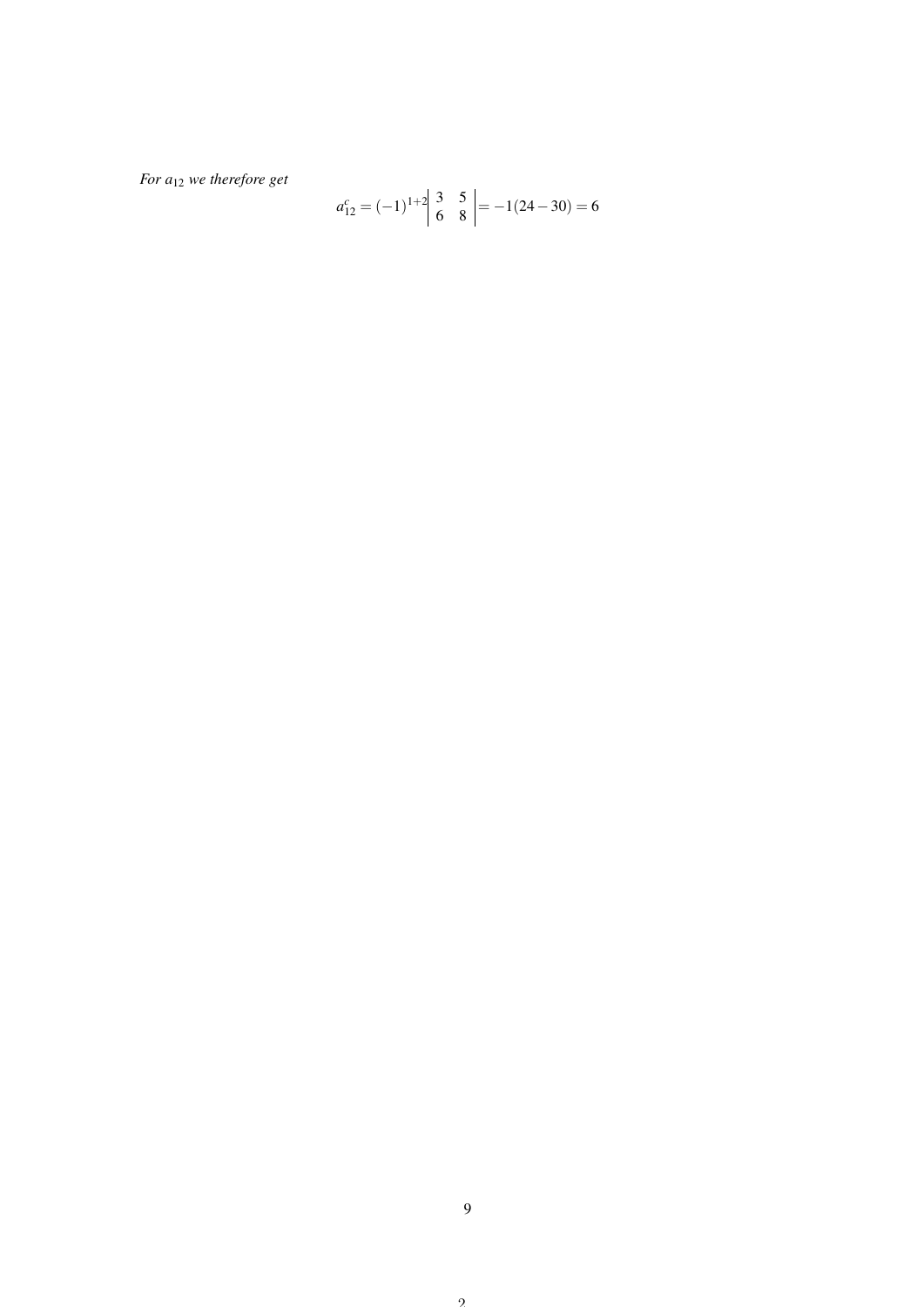### Problem 4: Transformations

**Subproblem 4.1 [1 pt]** A function  $T : \mathbb{R}^n \to \mathbb{R}^m$  is called a linear transformation if it satisfies certain conditions. What are these conditions?

Solution/comments. *There are two conditions that a transformation has to satisfy in order to be a linear transformation:*

- *1.*  $T(\vec{u}+\vec{v}) = T(\vec{u}) + T(\vec{v})$  for all  $\vec{u}, \vec{v} \in \mathbb{R}^n$ .
- 2.  $T(c\vec{v}) = cT(\vec{v})$  *for all*  $\vec{v} \in \mathbb{R}^n$  *and all scalars c.*

*These can alternatively be summarized in a single condition, which is:*

*1.*  $T(c_1\vec{u} + c_2\vec{v}) = c_1T(\vec{u}) + c_2T(\vec{v})$  *for all*  $\vec{u}, \vec{v} \in \mathbb{R}^n$  *and all scalars*  $c_1, c_2$ *.* 

**Subproblem 4.2 [1 pt]** Prove that scaling in 2D, i.e. multiplication of a vector  $\vec{v} = (x, y)$  with the following matrix

$$
\left(\begin{array}{cc}a&0\\0&b\end{array}\right)
$$

is a linear transformation. (Note: to do this, you should use what you wrote down in the preceeding subproblem)

Solution/comments. *To prove that scaling in 2D is a linear transformation is straightforward. We just have to write the general case down and verify that it indeed satisfies the conditions specified in the preceeding subproblem (either the first two or the third one).*

*If we chose the third one, we have for every random vector*  $c_1\vec{u} + c_2\vec{v}$  (left side of third equation above):

$$
\begin{pmatrix} a & 0 \ 0 & b \end{pmatrix} \begin{pmatrix} c_1u_x + c_2v_x \ c_1u_y + c_2v_y \end{pmatrix} = \begin{pmatrix} a(c_1u_x + c_2v_x) + 0 \ 0 + b(c_1u_y + c_2v_y) \end{pmatrix} = \begin{pmatrix} ac_1u_x + ac_2v_x \ bc_1u_y + bc_2v_y \end{pmatrix}
$$

*which is indeed the same as (right side of equation above):*

$$
c_1\begin{pmatrix} a & 0 \\ 0 & b \end{pmatrix} \begin{pmatrix} u_x \\ u_y \end{pmatrix} + c_2 \begin{pmatrix} a & 0 \\ 0 & b \end{pmatrix} \begin{pmatrix} v_x \\ v_y \end{pmatrix} = c_1 \begin{pmatrix} au_x \\ bu_y \end{pmatrix} + c_2 \begin{pmatrix} av_x \\ bv_y \end{pmatrix} = \begin{pmatrix} ac_1u_x + ac_2v_x \\ bc_1u_y + bc_2v_y \end{pmatrix}
$$

*(Note: alternatively, you could have proven the first two conditions)*

**Subproblem 4.3 [2 pt]** In  $\mathbb{R}^2$ , the matrix

$$
\left(\begin{array}{cc} \cos\phi & -\sin\phi \\ \sin\phi & \cos\phi \end{array}\right)
$$

defines a counterclockwise rotation by the angle φ around the origin.